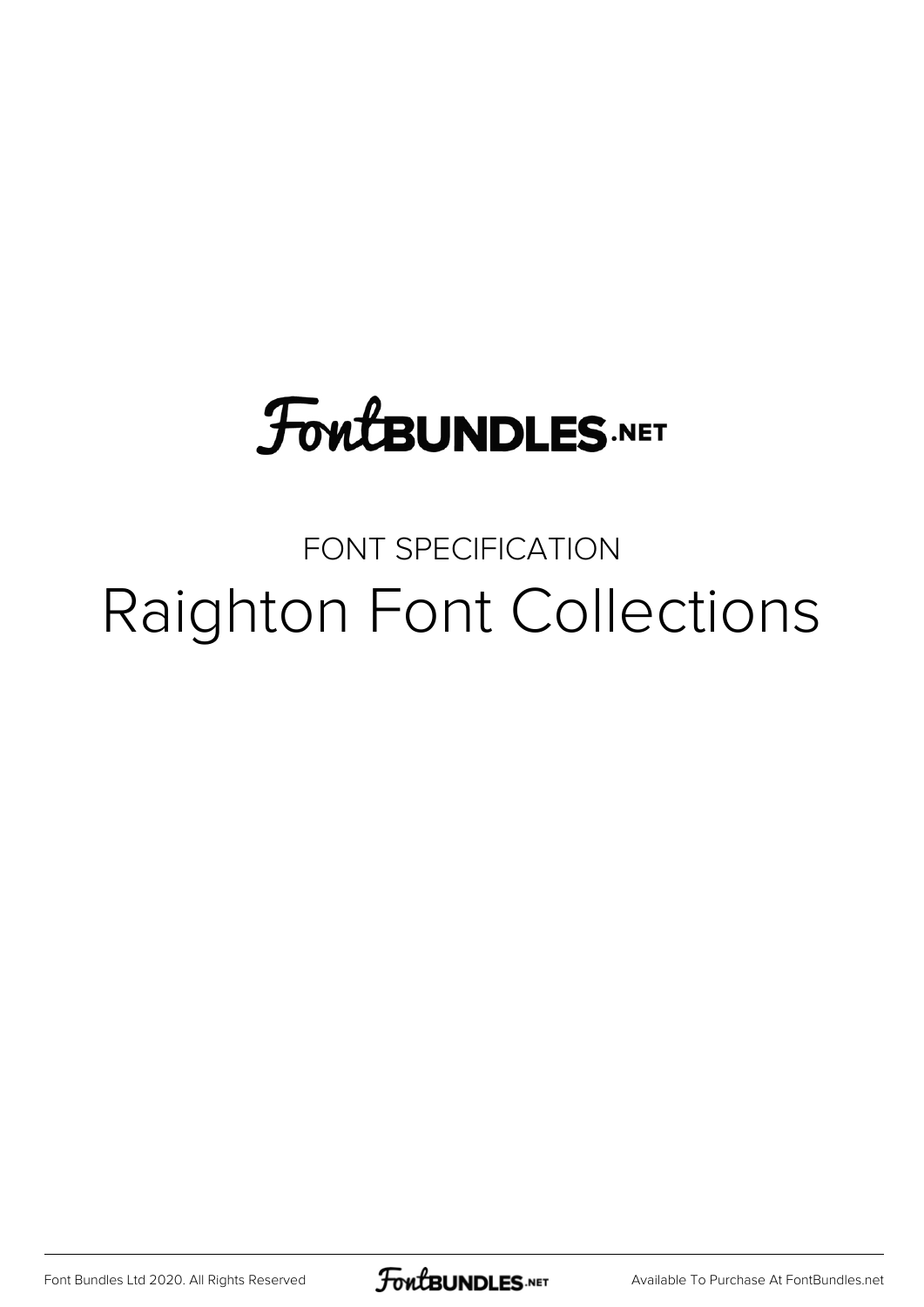#### Raighton Font Three - Regular

**Uppercase Characters** 

### ABCDEFGHIJKLM NOPQRETUVWXY  $\mathbf{Z}$

Lowercase Characters

### ABCDEFGHIKLM NOPQRETUVWXY  $\overline{Y}_1$

**Numbers** 

### 0123456789

Punctuation and Symbols # # 4 2 2 3 4 4 I . . . . . = > ? [ ] \_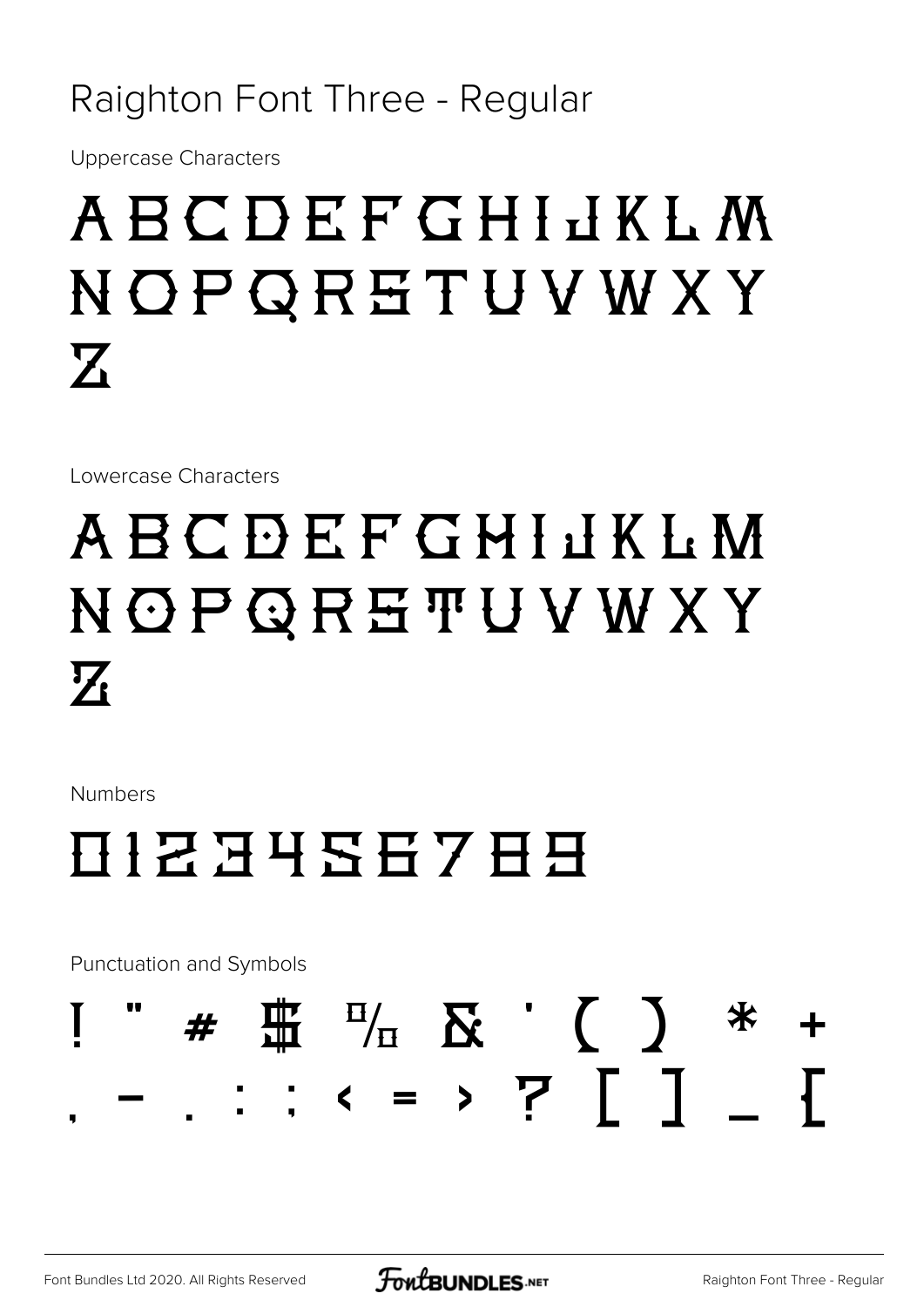| } ¢ £ ¤ ¥ © ® All Other Glyphs

## À Á Â Ã Ä Å Æ È É Ê Ë Ì Í Î Ï Ñ Ò Ó Ô Õ Ö Ù Ú Û Ü Ý à á â ã ä å Š š Ÿ Ž  $\mathbf{Z}$  " — ' ' ' " " "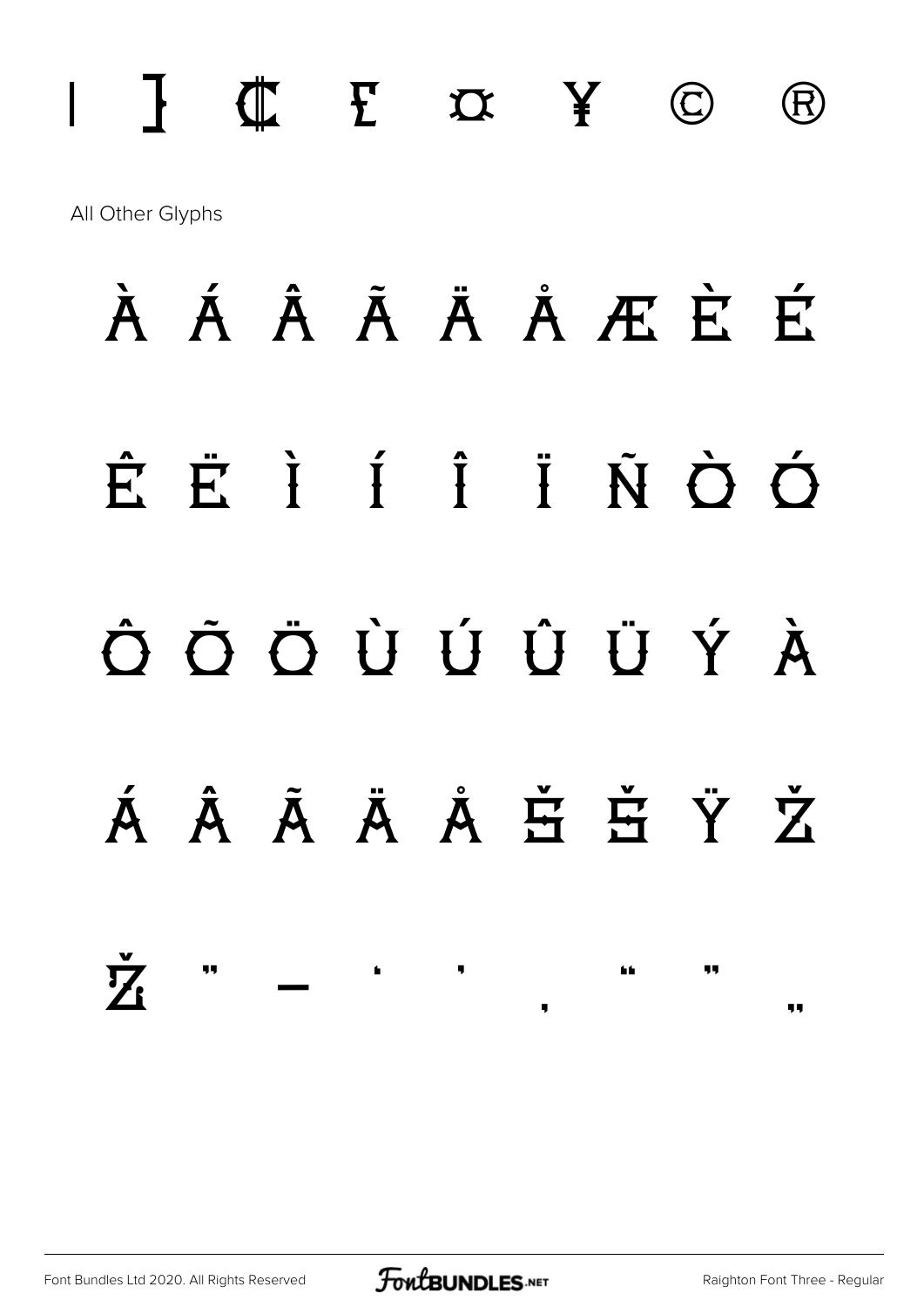#### " / € TM © NOHT TT

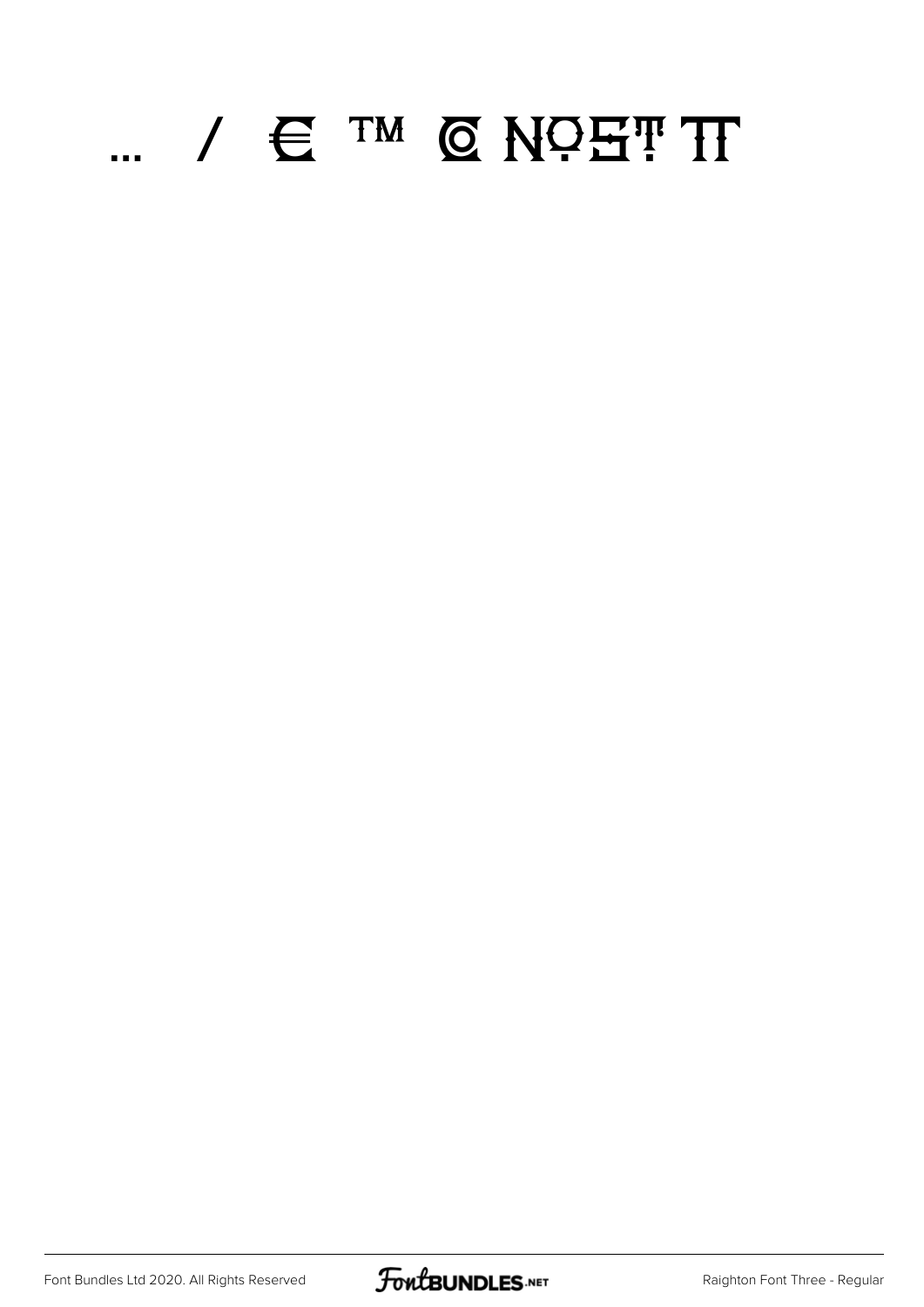#### Raighton Font Four - Regular

**Uppercase Characters** 

### ABCDEFGHIJKLMN **OPORSTUVWXYZ**

Lowercase Characters

### ABCDEFGHIJKLMN OPORSTUVWXYZ

**Numbers** 

#### 0123456789

Punctuation and Symbols



All Other Glyphs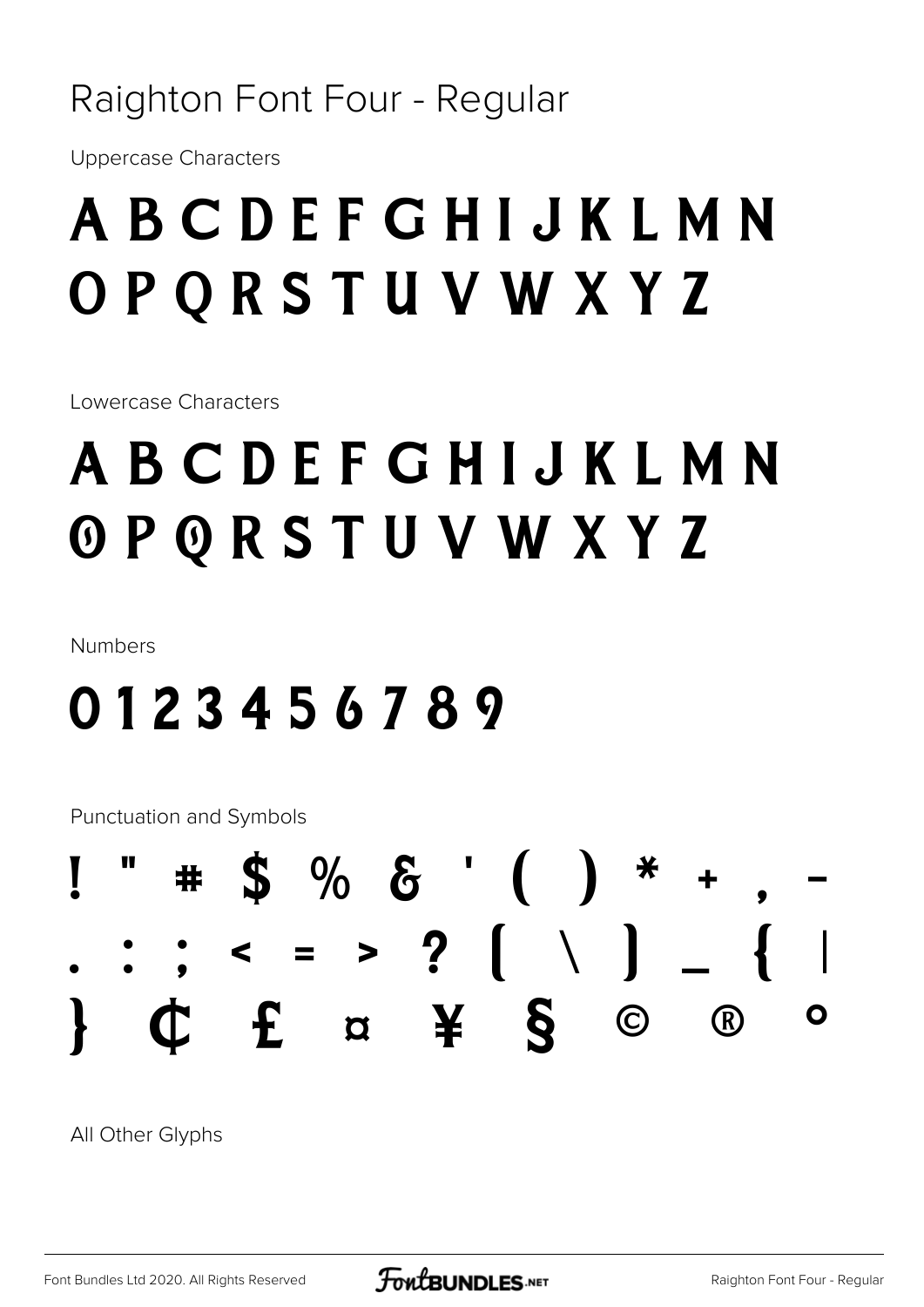### À Á Â Ã Ä Å Æ È É  $\ddot{E}$  i i i i Ê ĐÑÒ ÓÔÕÖ×ÙÚÛ Ü Ý BÀÁÂÂÄÄÅ  $\tilde{N}$   $\dot{\odot}$   $\acute{\odot}$   $\tilde{\odot}$   $\ddot{\odot}$   $\ddot{\odot}$   $\ddot{\odot}$   $\ddot{\odot}$   $\ddot{\odot}$ Ú ÜÝŸŸŽ Û  $\boldsymbol{H}$  $\bullet$

 $\bullet$ 

66

99

99

 $\ldots$  /  $\in$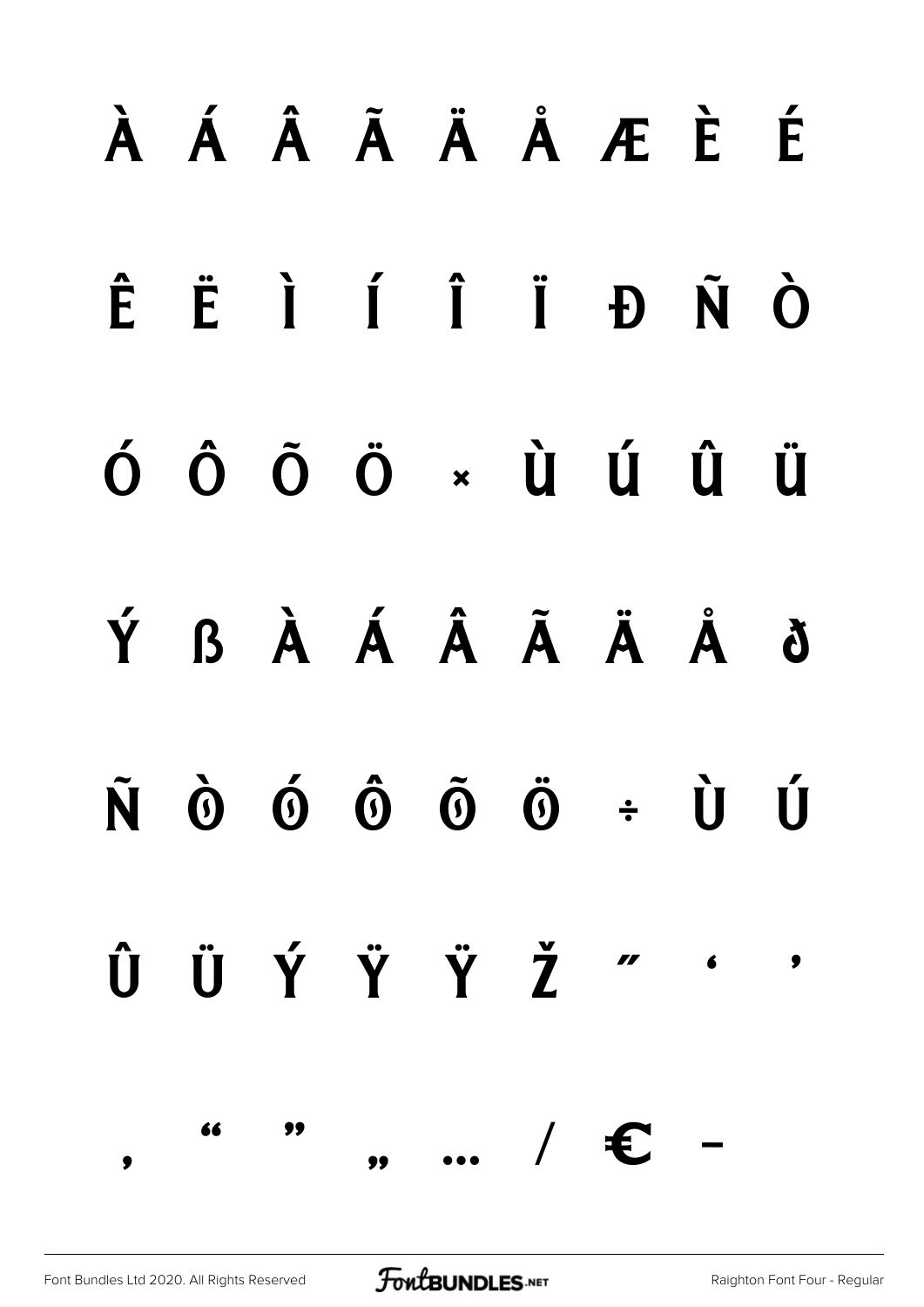# CESTRIPS! IT A C D EGHJKLMNB QRTUVWXYZ

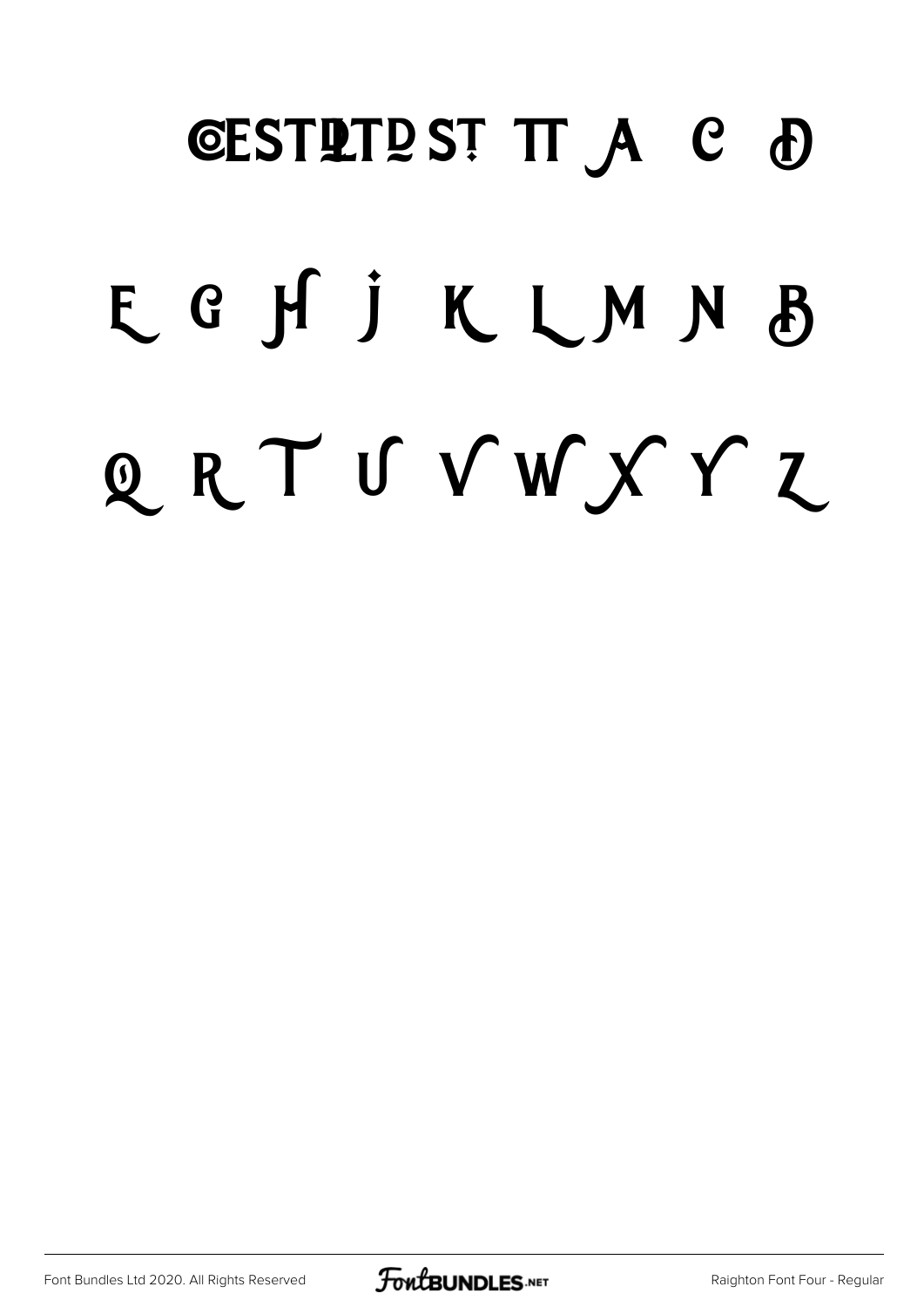#### Raighton Font Two - Regular

**Uppercase Characters** 

AB CDEF GH TIKLM NO PQRSTITUXYT

Lowercase Characters

#### *ABCDGFGHIJKLMNDPQRSTUVWHYZ*

**Numbers** 

#### *NI 2 3 4 5 6 7 8 9*

Punctuation and Symbols  $\ll \quad \textcircled{R} \quad \textcircled{f} \quad \pm \quad \textcircled{f} \quad \textcircled{g} \quad \Rightarrow \quad \textcircled{f} \quad \textcircled{f} \quad \textcircled{f}$  $\oint$  $\frac{3}{4}$  $\mathbb{G}$ 

All Other Glyphs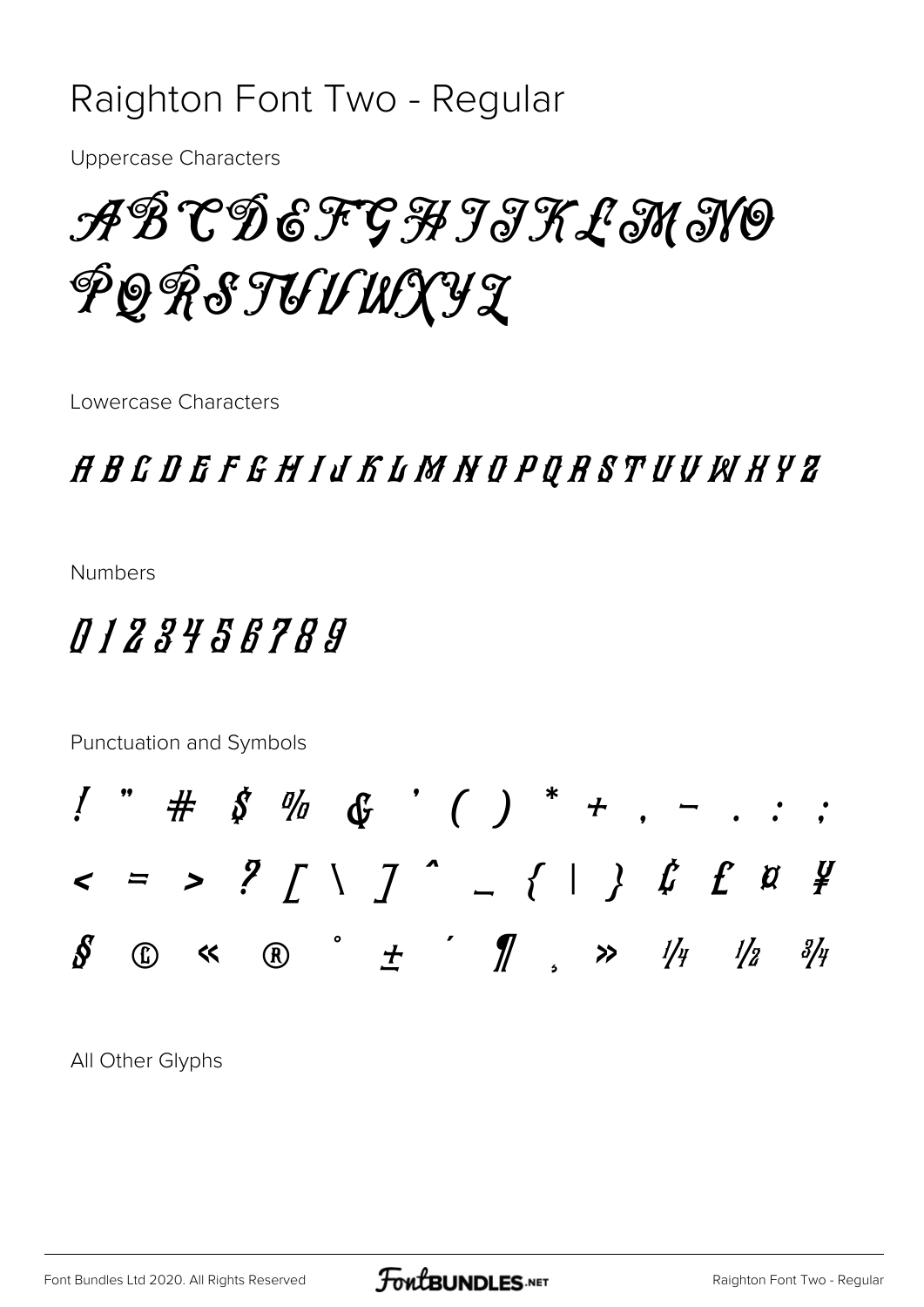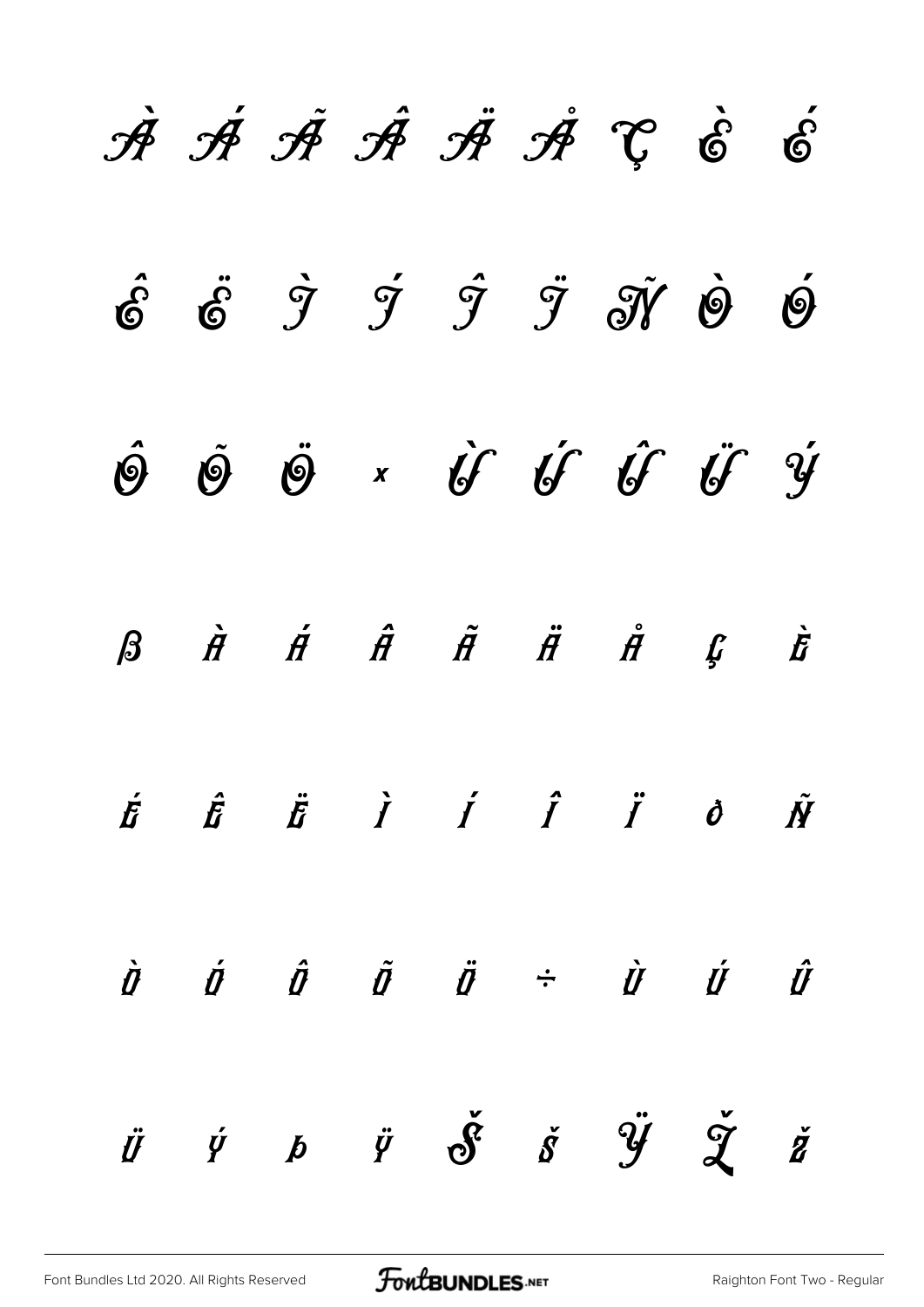|  | $\begin{array}{ccccccccccccccccc} \vspace{0.1cm} \vspace{0.1cm} \vspace{0.1cm} \vspace{0.1cm} \vspace{0.1cm} \vspace{0.1cm} \vspace{0.1cm} \vspace{0.1cm} \vspace{0.1cm} \vspace{0.1cm} \vspace{0.1cm} \vspace{0.1cm} \vspace{0.1cm} \vspace{0.1cm} \vspace{0.1cm} \vspace{0.1cm} \vspace{0.1cm} \vspace{0.1cm} \vspace{0.1cm} \vspace{0.1cm} \vspace{0.1cm} \vspace{0.1cm} \vspace{0.1cm} \v$ |  |  |  |
|--|------------------------------------------------------------------------------------------------------------------------------------------------------------------------------------------------------------------------------------------------------------------------------------------------------------------------------------------------------------------------------------------------|--|--|--|
|  |                                                                                                                                                                                                                                                                                                                                                                                                |  |  |  |
|  | $\begin{array}{ccccccccccccccccc}\nE & & ^{TM} & & R & & \mathcal{A} & & \mathcal{B} & & \mathcal{C} & & D & & \mathcal{F} & & \mathcal{H}\n\end{array}$                                                                                                                                                                                                                                       |  |  |  |
|  | $K \quad M \quad N \quad P \quad Q \quad R \quad T \quad U \quad U$                                                                                                                                                                                                                                                                                                                            |  |  |  |
|  | $M$ $H$ $Y$ $B$ $D$ $J$ $H$ $J$ $M$                                                                                                                                                                                                                                                                                                                                                            |  |  |  |
|  | $\begin{array}{ccccccccccccc} & R & U & N & M & M & J^{\prime} & \end{array}$                                                                                                                                                                                                                                                                                                                  |  |  |  |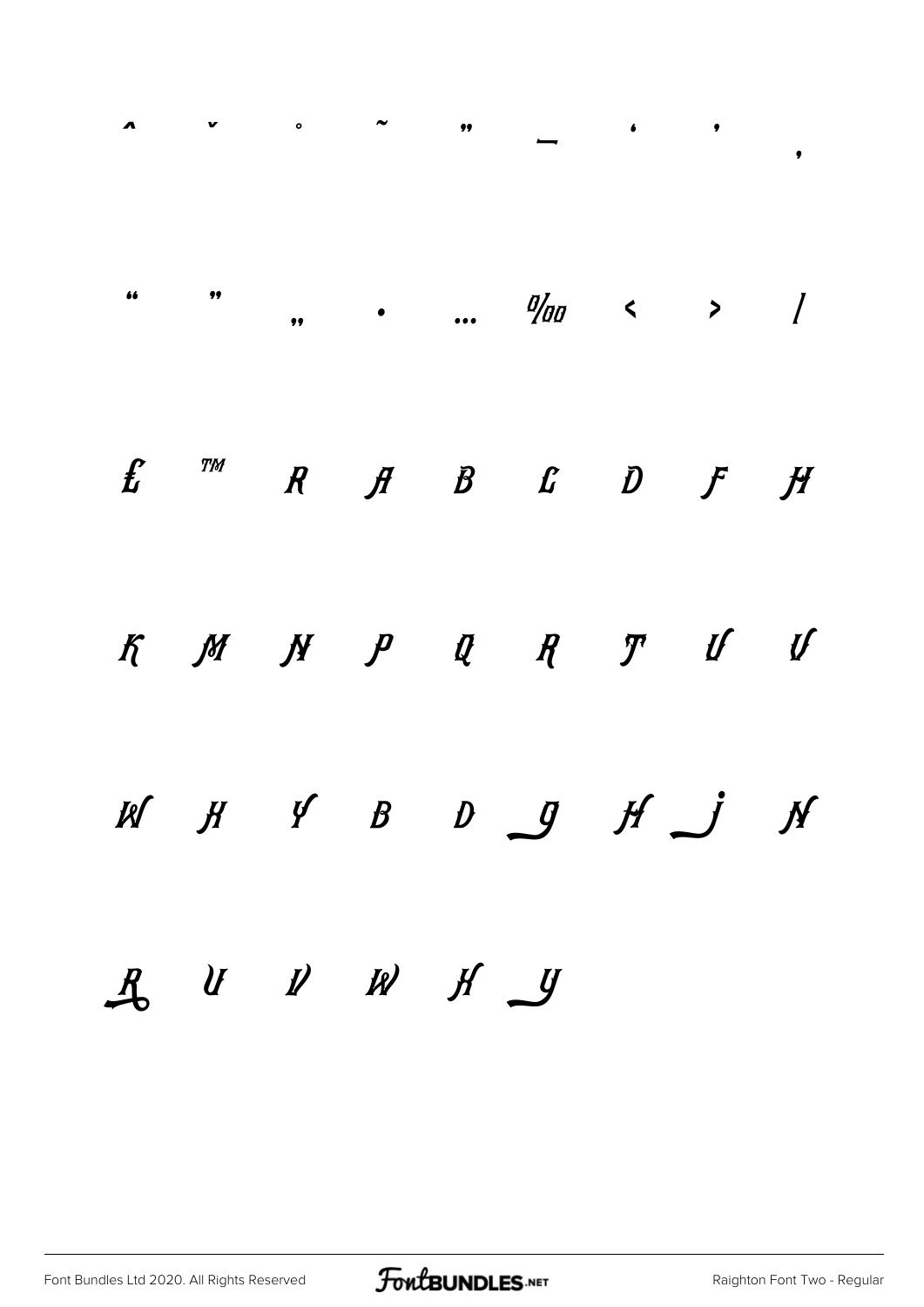#### Raighton Font One - Regular

**Uppercase Characters** 

AÊ CỐ EFGHIIKLMNO PQŔSTIVWXYZ

Lowercase Characters

a b e d e f g h i j k l m n o p q r s t u v w x y z

**Numbers** 

#### *NI 2 3 4 5 6 7 8 9*

Punctuation and Symbols : ; < = > ?  $\int$  \  $\int$  ^ \_ { | }  $\oint$  $\frac{1}{2}$   $\frac{1}{2}$   $\frac{1}{2}$  $f$   $g$   $g$   $g$   $g$   $\infty$  $\circledR$  $\rightarrow$  $1/y$  $1/2$  $\frac{3}{4}$ 

All Other Glyphs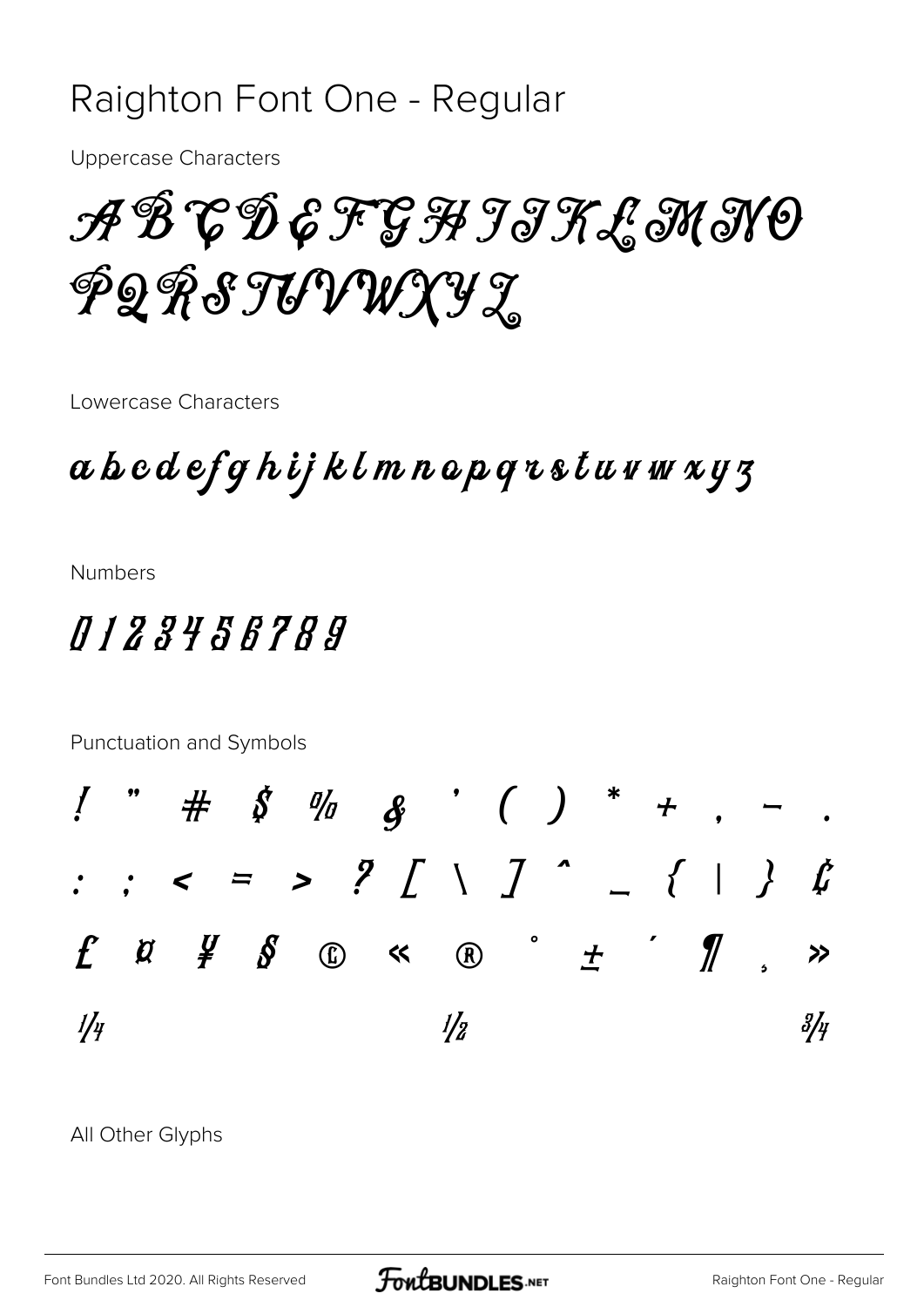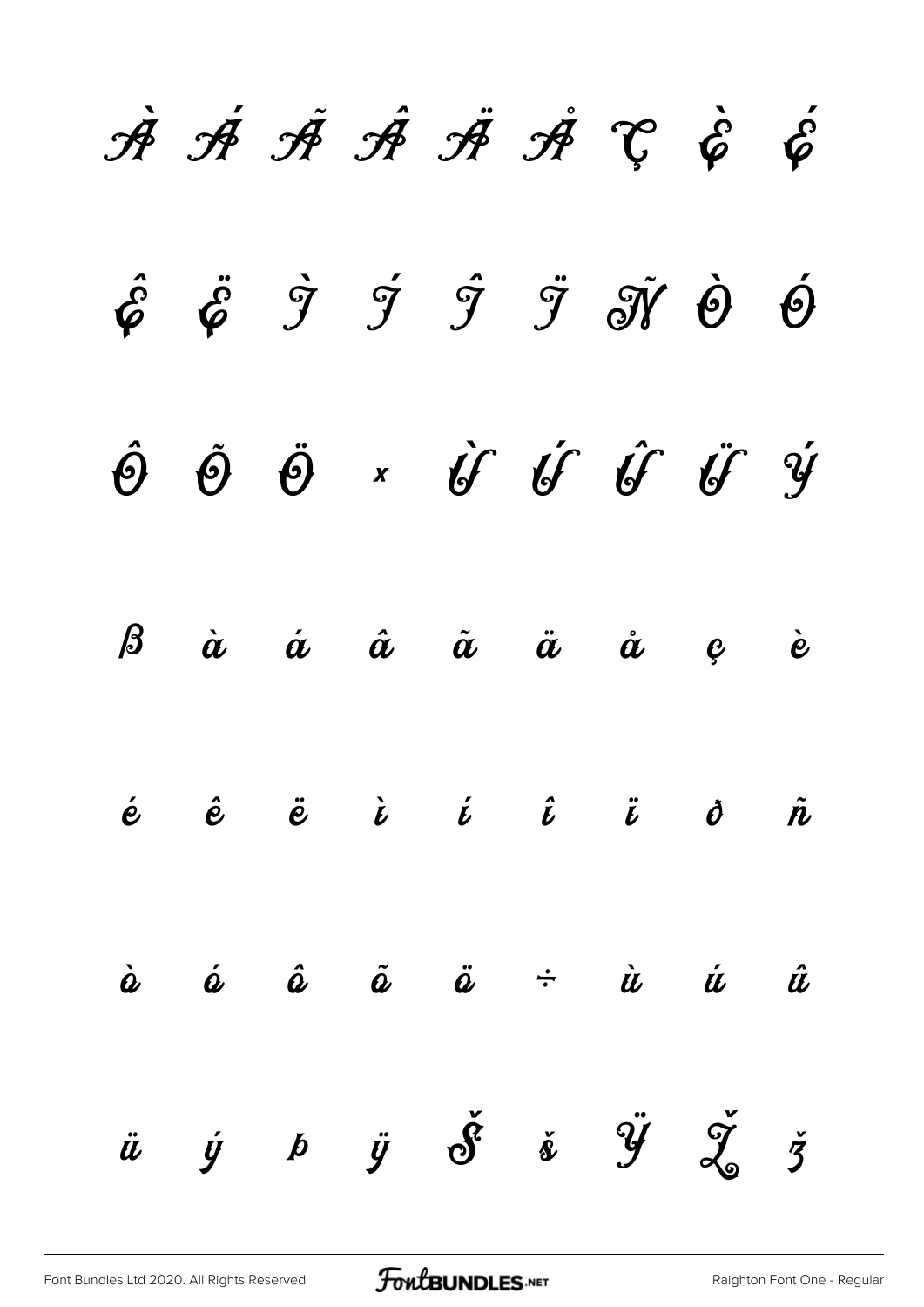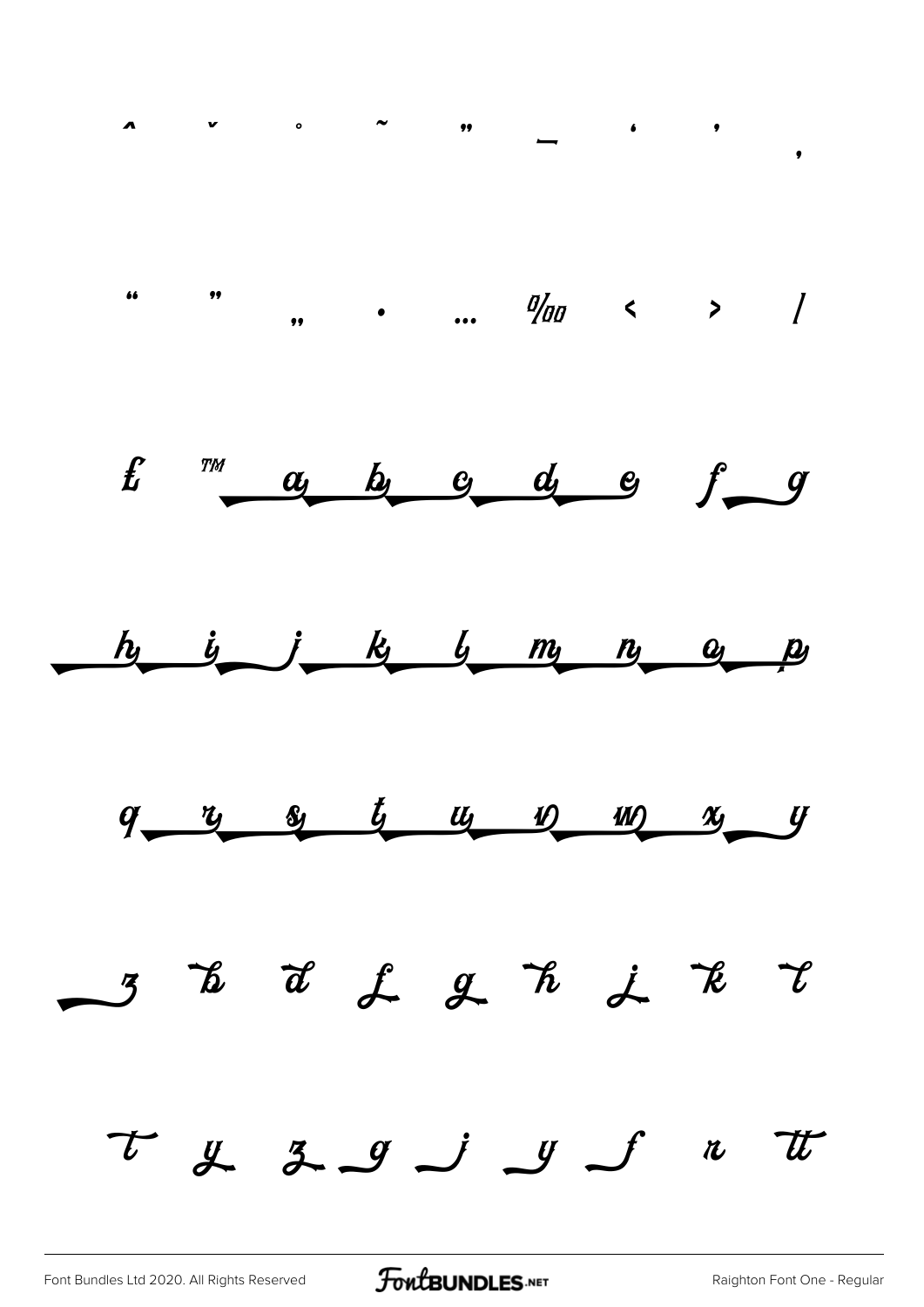